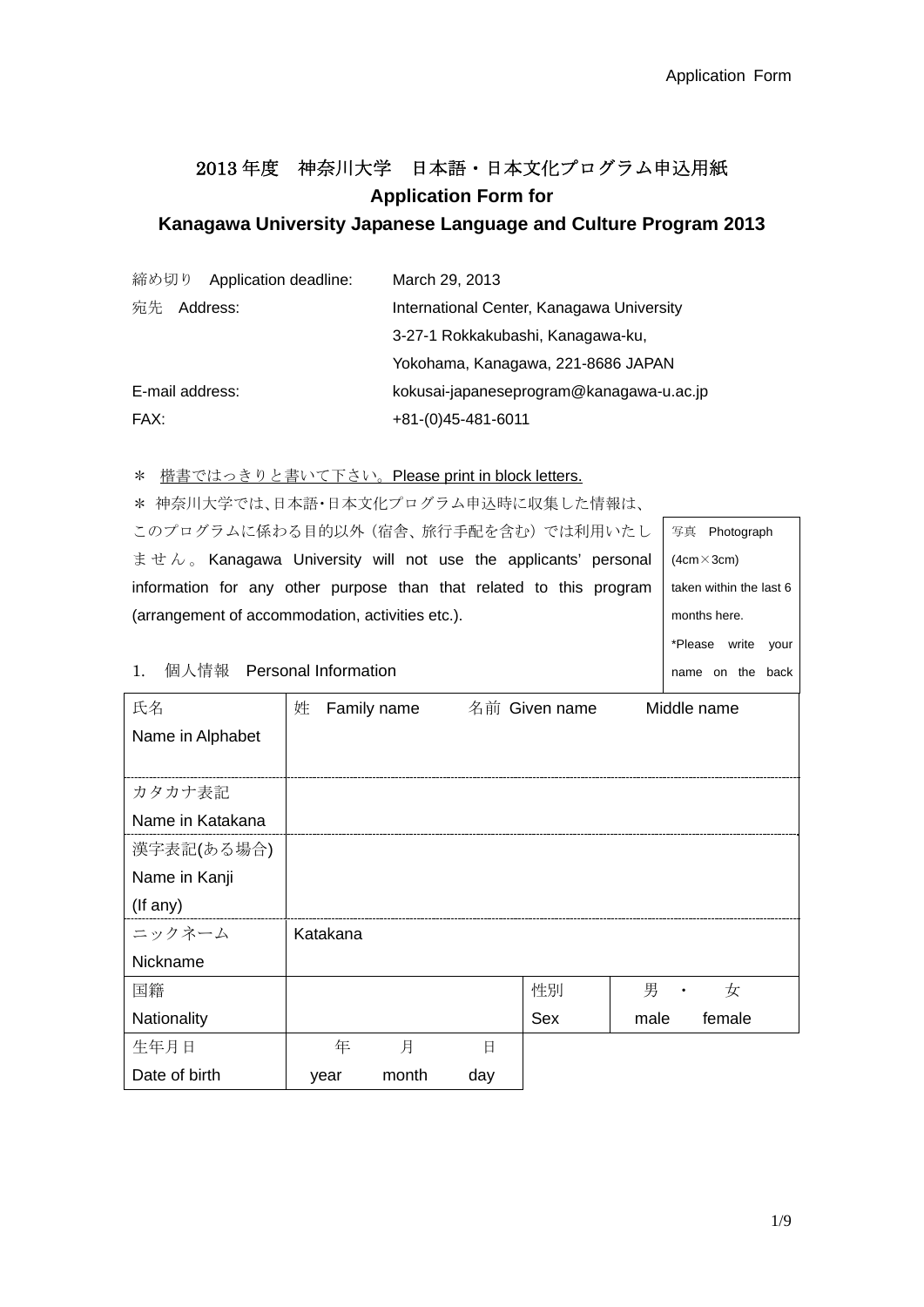| 現住所                    |                                   |                     |  |  |
|------------------------|-----------------------------------|---------------------|--|--|
| <b>Current Address</b> |                                   |                     |  |  |
|                        |                                   |                     |  |  |
|                        |                                   |                     |  |  |
|                        | 郵便番号<br>Postal code               | 国<br>Country        |  |  |
|                        |                                   |                     |  |  |
| 母国語                    |                                   | その他言語               |  |  |
| Native language        |                                   | Other language(s)   |  |  |
| 電話番号                   | Country code                      |                     |  |  |
| Phone number           | $) - (0) -$<br>$($ +              |                     |  |  |
| 携带番号                   |                                   |                     |  |  |
| Mobile phone           | $) - (0) -$<br>$($ +              |                     |  |  |
| FAX 番号                 |                                   |                     |  |  |
| <b>FAX</b>             | $) - (0) -$<br>$($ +              |                     |  |  |
| メールアドレス                | $\textcircled{1}$                 | $\circled{2}$       |  |  |
| E-mail Address         |                                   |                     |  |  |
| 職業                     |                                   |                     |  |  |
| Occupation             |                                   |                     |  |  |
| 緊急連絡先                  | 名前<br>Name in Alphabet & Katakana |                     |  |  |
| Person to contact in   |                                   |                     |  |  |
| case of emergency      | 電話番号 Phone number                 | 本人との関係 Relationship |  |  |
|                        |                                   |                     |  |  |
|                        | 住所<br>Address                     |                     |  |  |
|                        |                                   |                     |  |  |
|                        | E-mail address                    |                     |  |  |

| パスポート番号                | パスポートの発行日          |
|------------------------|--------------------|
| <b>Passport Number</b> | Date of Issue      |
| パスポート発行場所              | パスポートの有効期限         |
| Place of Issue         | Date of Expiration |

\*パスポートのコピーも、一緒に送付して下さい。(後日、送付可 6月4日(火)まで)

\*Please also send a copy of the applicant's passport. (May be posted later, by Tue, 4 June)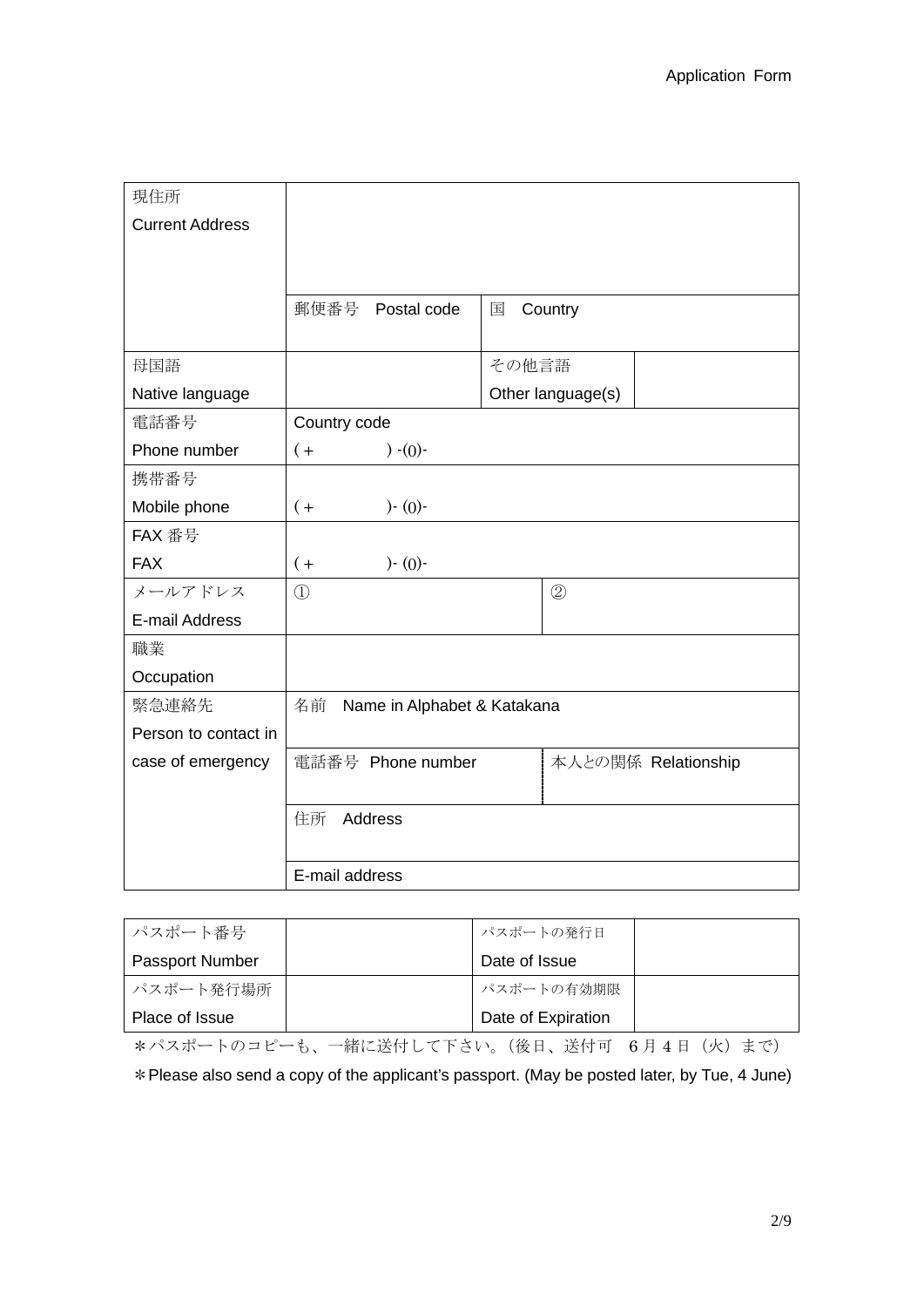2. 学歴/日本語学習歴 Educational Record/Japanese Language Study

a.学歴 Educational Record

|                               | 学校名            | 在籍期間            | 修得学位     |
|-------------------------------|----------------|-----------------|----------|
|                               | Name of school | Period of study | Degree   |
|                               |                | From            | Obtained |
|                               | 所在地(国·都市)      | to              |          |
|                               | Country / City |                 |          |
| 高校                            |                | 年 year          |          |
| <b>Upper secondary School</b> |                | 月 month         |          |
|                               |                | 年 year          |          |
|                               |                | 月 month         |          |
| 大学                            |                | 年 year          |          |
| University/College            |                | 月 month         |          |
| (Undergraduate)               |                | 年 year          |          |
|                               |                | 月 month         |          |
| 大学院                           |                | 年 year          |          |
| (Post Graduate)               |                | 月 month         |          |
|                               |                | 年 year          |          |
|                               |                | month<br>月      |          |

### b.在籍または出身大学・学校 University/School you are enrolled in or graduated from

| 大学名                 |  |
|---------------------|--|
| Name of Institution |  |
| 国 / 都市              |  |
| Country / City      |  |
| 学部·学科名              |  |
| Name of Faculty/    |  |
| Department/Graduate |  |
| School              |  |
| 主専攻 Major           |  |
| (副専攻 Minor)         |  |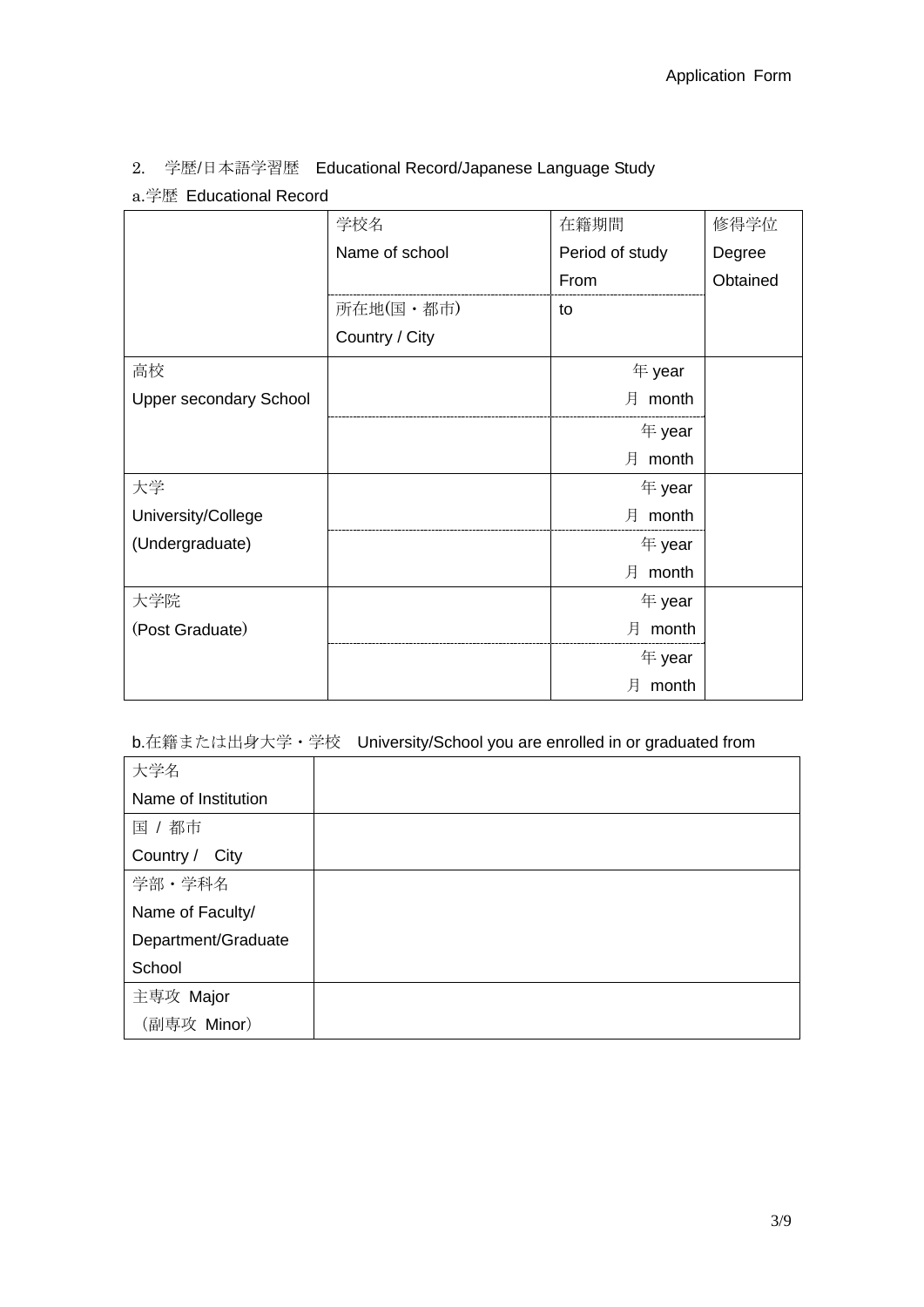| 在籍課程                  | □学部 Undergraduate                                                |  |  |
|-----------------------|------------------------------------------------------------------|--|--|
| Current status in the | 学年 Grade Level $\Box$ 1st $\Box$ 2nd<br>$\Box$ 3rd<br>$\Box$ 4th |  |  |
| institution above     | □大学院 Postgraduate                                                |  |  |
|                       | □修士課程 Master's program                                           |  |  |
|                       | $\Box$ 2nd<br>1st                                                |  |  |
|                       | □博士課程 Doctoral program                                           |  |  |
|                       | $\Box$ 3rd<br>$\Box$ 2nd<br>$\Box$ 1 st                          |  |  |
|                       | 丵<br>Graduate                                                    |  |  |

#### c.日本語学習歴 Japanese Language Study

- 1. ひらがなの読み書きはできますか。 □はい Yes □いいえ No Can you read and write *hiragana*? 2. カタカナの読み書きはできますか。 □はい Yes □いいえ No
	- Can you read and write *katakana*?
- 3. 日本語の学習歴についてお答えください。

#### Please tell us about your history of studying the Japanese language

| 学習機関名               | 期間   | Period     |            | 使用教材名          |
|---------------------|------|------------|------------|----------------|
| Name of Institution | From |            | To         | Textbooks used |
|                     |      | 年 year     | 年 year     |                |
|                     |      | month<br>月 | month<br>月 |                |
|                     |      | 年 year     | 年 year     |                |
|                     |      | 月<br>month | month<br>月 |                |
|                     |      | 年 year     | 年 year     |                |
|                     |      | 月<br>month | month<br>月 |                |

d.日本語能力検定試験等を受けたことがありますか □はい Yes □いいえ No

Have you ever sat for the Japanese Language Proficiency Test or any other Japanese Language Test?

| 試験名                 | 級<br>Level/  | 受験した年 | 合格しましたか?              |     |
|---------------------|--------------|-------|-----------------------|-----|
| Name of Examination | Score<br>スコア | Year  | Did you pass?         |     |
|                     |              | 年     | はい                    | Yes |
|                     |              | vear  | いいえ<br>$\blacksquare$ | No  |
|                     |              | 年     | はい                    | Yes |
|                     |              | vear  | いいえ<br>$\mathbf{I}$   | No  |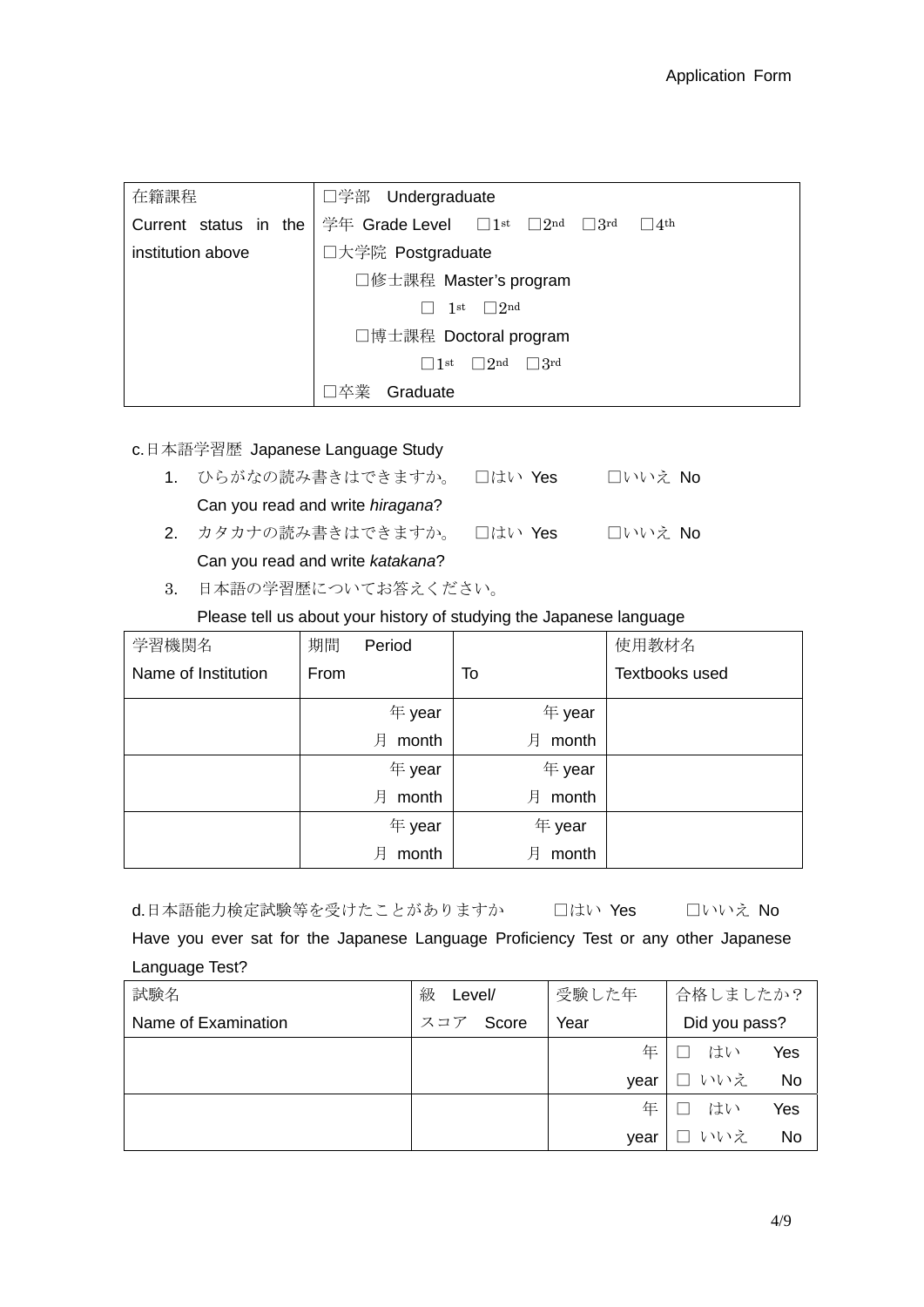| e. 以前に日本に来たことがありますか? Have you ever visited Japan before?                              |                                       |   |              |      |  |
|---------------------------------------------------------------------------------------|---------------------------------------|---|--------------|------|--|
| □はい Yes 何回                                                                            | 合計滞在期間                                | 年 | ヶ月           | 日    |  |
| How many times?                                                                       | Total length of stay                  |   | years months | days |  |
| 滞在の目的 Purpose of the visit                                                            |                                       |   |              |      |  |
| □観光<br>Sightseeing                                                                    | □友達/知人を訪ねて Visiting friends/relatives |   |              |      |  |
| □勉強 Studying                                                                          | □親の転勤 Job transfer                    |   |              |      |  |
| □いいえ No                                                                               |                                       |   |              |      |  |
|                                                                                       |                                       |   |              |      |  |
| f. 英語スキル English Ability                                                              |                                       |   |              |      |  |
| 英語レベルを自己評価して、チェックしてください。How would you rate your English?                              |                                       |   |              |      |  |
| Please check.                                                                         |                                       |   |              |      |  |
| 話す Speaking                                                                           | □初級 Beginner □中級 Intermediate         |   | □上級 Advanced |      |  |
| 聞く Listening □初級 Beginner □中級 Intermediate                                            |                                       |   | □上級 Advanced |      |  |
| 読む Reading                                                                            | □初級 Beginner □中級 Intermediate         |   | □上級 Advanced |      |  |
| 書く Writing                                                                            | □初級 Beginner □中級 Intermediate         |   | □上級 Advanced |      |  |
|                                                                                       |                                       |   |              |      |  |
| g.アレルギー・宗教上の理由等で食べられない物があれば書いてください。                                                   |                                       |   |              |      |  |
| Please list any foods that you cannot eat due to medical, religious or other reasons. |                                       |   |              |      |  |

 $($  )

h. このプログラムを受講する目的は何ですか?

Please state your main purpose for studying Japanese?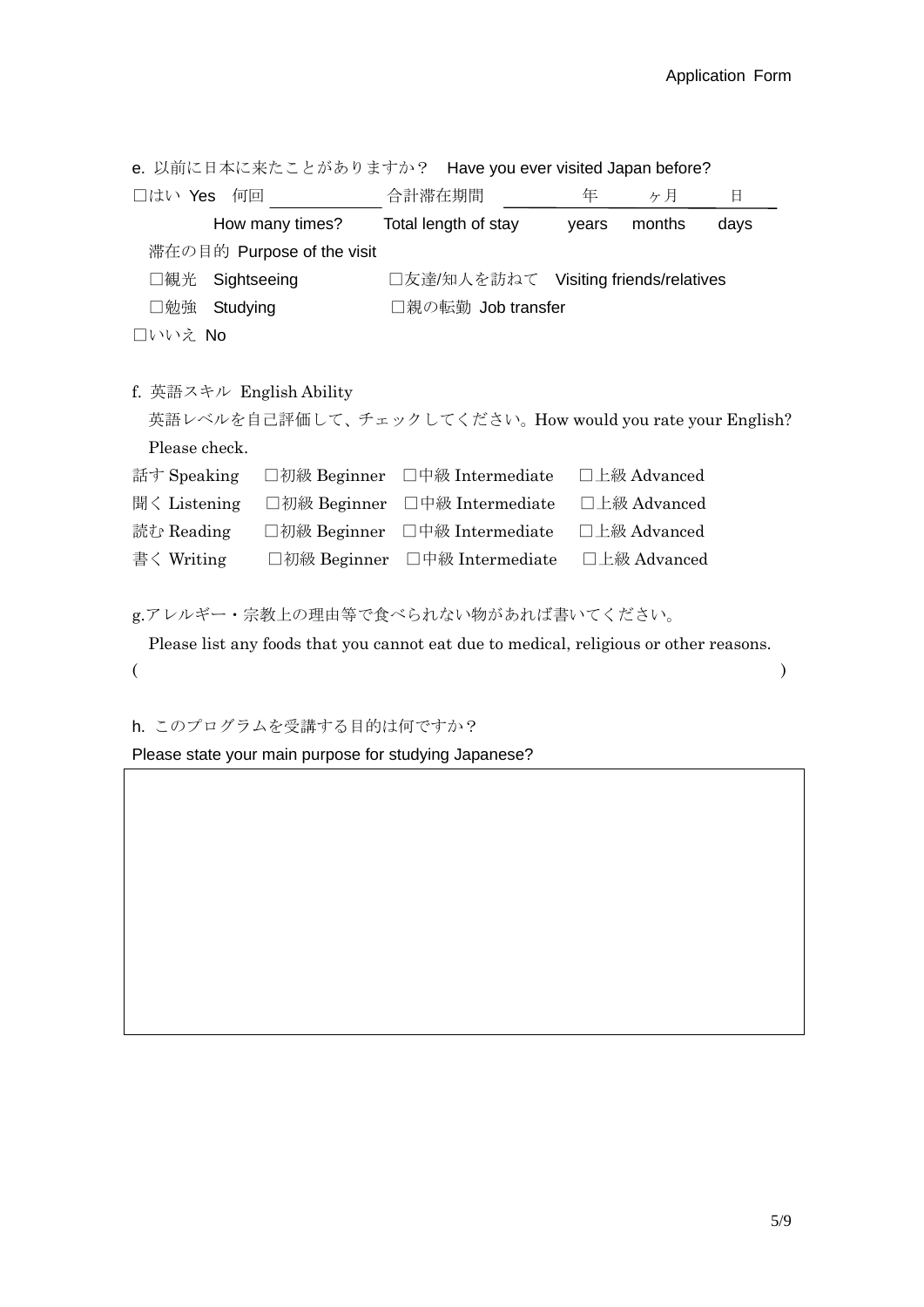#### 3. 宿舎 Accommodation

□ 神奈川大学を通じて宿舎を申し込みます。

I would like to apply for accommodation through Kanagawa University.

□ ホームステイ Home Stay

【学生寮 Off-Campus Dormitory】

□ 東京スチューデントハウス日吉台(男性のみ)

Tokyo Student House Hiyoshidai (Male only)

□ 東京スチューデントハウス自由が丘または溝の口 (女性のみ)

Tokyo Student House Jiyugaoka or Mizonokuchi (Female only)

□ 大岡インターナショナルレジデンス (男性/女性)

Ooka International Residence (Male/Female)

\*別途、宿舎申込書を記入してください。

\*Please also fill out the accommodation form separately.

□ プログラム参加中の宿泊については自分で確保でき、そこから学校へも通学できます。

I can make arrangements for my own accommodation and can commute to the school for the duration of my participation.

| 連絡先                    |  |
|------------------------|--|
| <b>Contact Name</b>    |  |
| 連絡先住所                  |  |
| <b>Contact Address</b> |  |
| 電話番号                   |  |
| <b>Phone Number</b>    |  |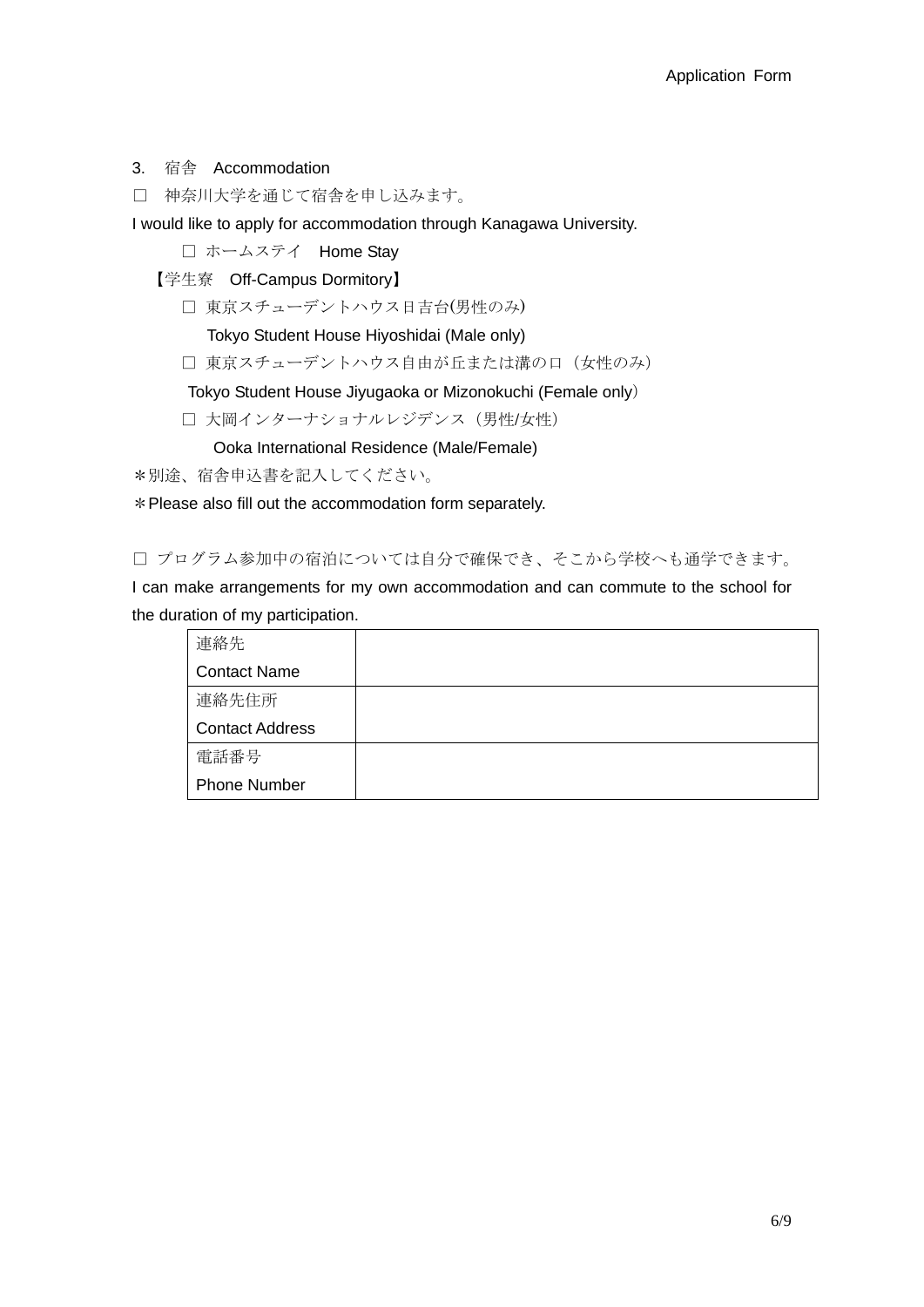4. 到着・帰国情報 Arrival/Departure Information

到着・帰国情報通知書に記入して、6 月 4 日(火)までに返信して下さい。

Please fill in the Arrival/Departure Information Sheet and return it by Tue., 4 June.

5. その他 Other

a. このプログラムに参加する上で、神奈川大学に事前に伝えておくべき重要な情報はあり ますか?(健康上のこと、アレルギー、精神疾患、宗教問題など)健康等に関する申告が あった場合、状況によっては、診断書を提出してもらうこともあります。

Is there any important information for Kanagawa University to know (medical conditions, allergies, physical/mental disabilities, religion, personal habits, etc), before you participate in this program? When you declare about your health problem etc, submission of a health certificate may be required.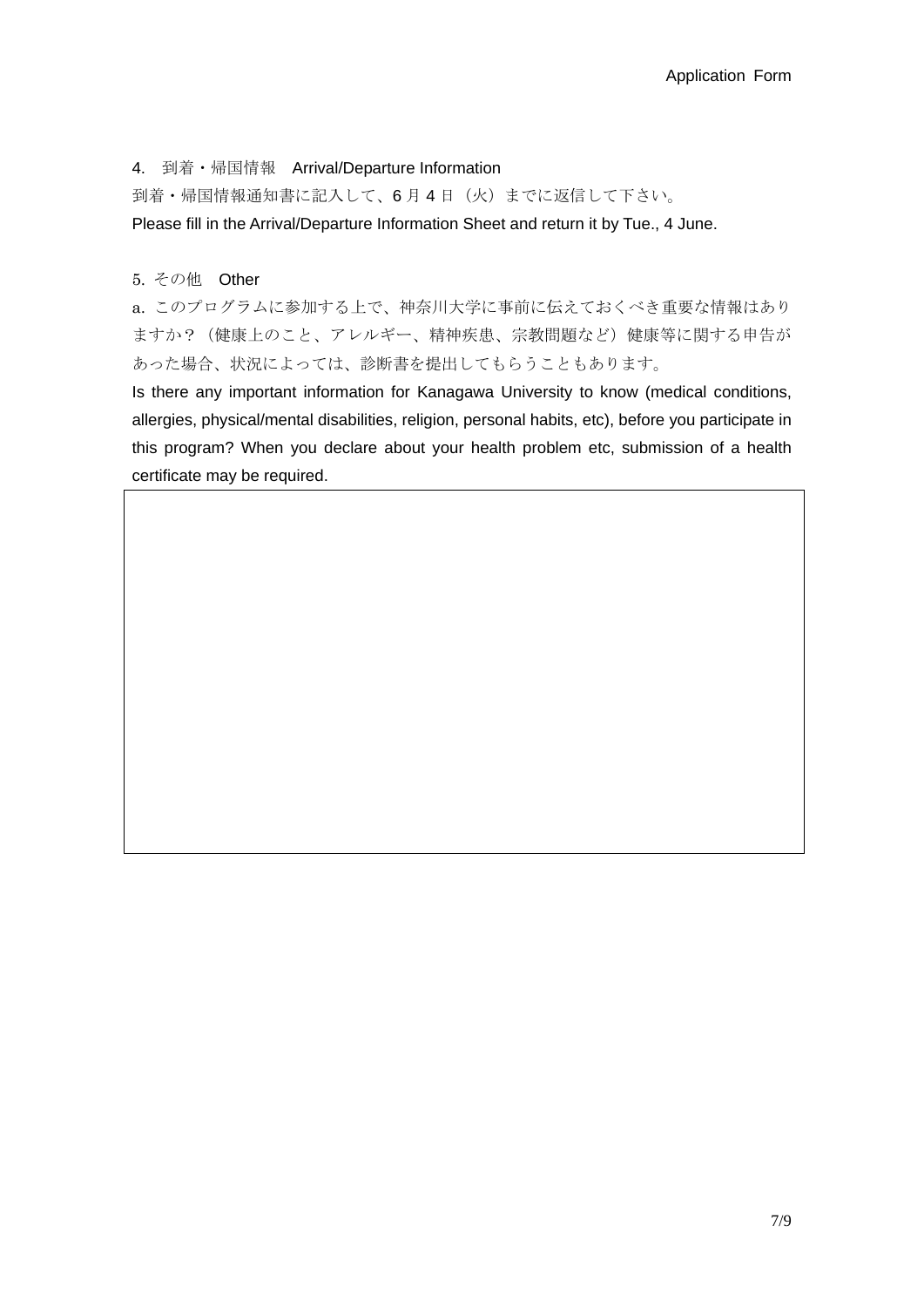## 6. 提出書類チェックリスト Checklist of documents for submission

| チェック                     | 提出物                                                                                                                                      |                                                   |  |  |
|--------------------------|------------------------------------------------------------------------------------------------------------------------------------------|---------------------------------------------------|--|--|
|                          | 申込用紙 (写真添付)                                                                                                                              | Application Form with ID photo                    |  |  |
|                          | ホームステイ申込用紙、もしくは、                                                                                                                         | Home<br>Stay<br>application<br>form<br>or         |  |  |
|                          | 学生寮申込用紙(希望者のみ)                                                                                                                           | Off-campus dormitory application form, if         |  |  |
|                          |                                                                                                                                          | Homestay or Off-campus desired.                   |  |  |
| $\overline{\phantom{a}}$ | 写真 (原本)                                                                                                                                  | ID photo (Hardcopy)                               |  |  |
|                          | (4.0cm×3.0 cm カラー)×1                                                                                                                     | $(4.0cm \times 3.0 cm$ Color) $\times 1$          |  |  |
|                          |                                                                                                                                          |                                                   |  |  |
|                          | ホームステイに申し込む場合:                                                                                                                           | If you apply for                                  |  |  |
|                          | 写真(4.0cm×3.0 cm カラー)×1                                                                                                                   | Homestay:                                         |  |  |
|                          |                                                                                                                                          | ID photo (4.0cm $\times$ 3.0 cm Color) $\times$ 1 |  |  |
| $\Box$                   | 学生寮(東京スチューデントハウス)                                                                                                                        | Off-Campus Dormitory(Tokyo<br>student             |  |  |
|                          | に申し込む場合:                                                                                                                                 | House):                                           |  |  |
|                          | (3.0cm×2.5 cm $\overline{D}$ $\overline{D}$ $\rightarrow$ $\overline{S}$ $\rightarrow$ $\overline{S}$ $\rightarrow$ $\overline{S}$<br>写真 | ID photo (3.0cm $\times$ 2.5 cm Color) $\times$ 3 |  |  |
| $\vert \ \ \vert$        | 在学証明書、もしくは、卒業証明書                                                                                                                         | Certificate of Enrollment or University           |  |  |
|                          |                                                                                                                                          | Diploma                                           |  |  |
| П                        | パスポートのコピー                                                                                                                                | Photocopy of passport                             |  |  |
|                          | (後日でも可。6月4日 (火)まで)                                                                                                                       | (May be posted later, by Tue, 4 June)             |  |  |
| П                        | 海外旅行保険のコピー                                                                                                                               | Photocopy of insurance                            |  |  |
|                          | (後日でも可。6月4日 (火)まで)                                                                                                                       | (May be posted later, by Tue, 4 June)             |  |  |
| $\Box$                   | 到着・帰国情報シート                                                                                                                               | Arrival/Departure Information Sheet               |  |  |
|                          | (後日でも可。6月4日 (火)まで)                                                                                                                       | (May be posted later, by Tue, 4 June)             |  |  |